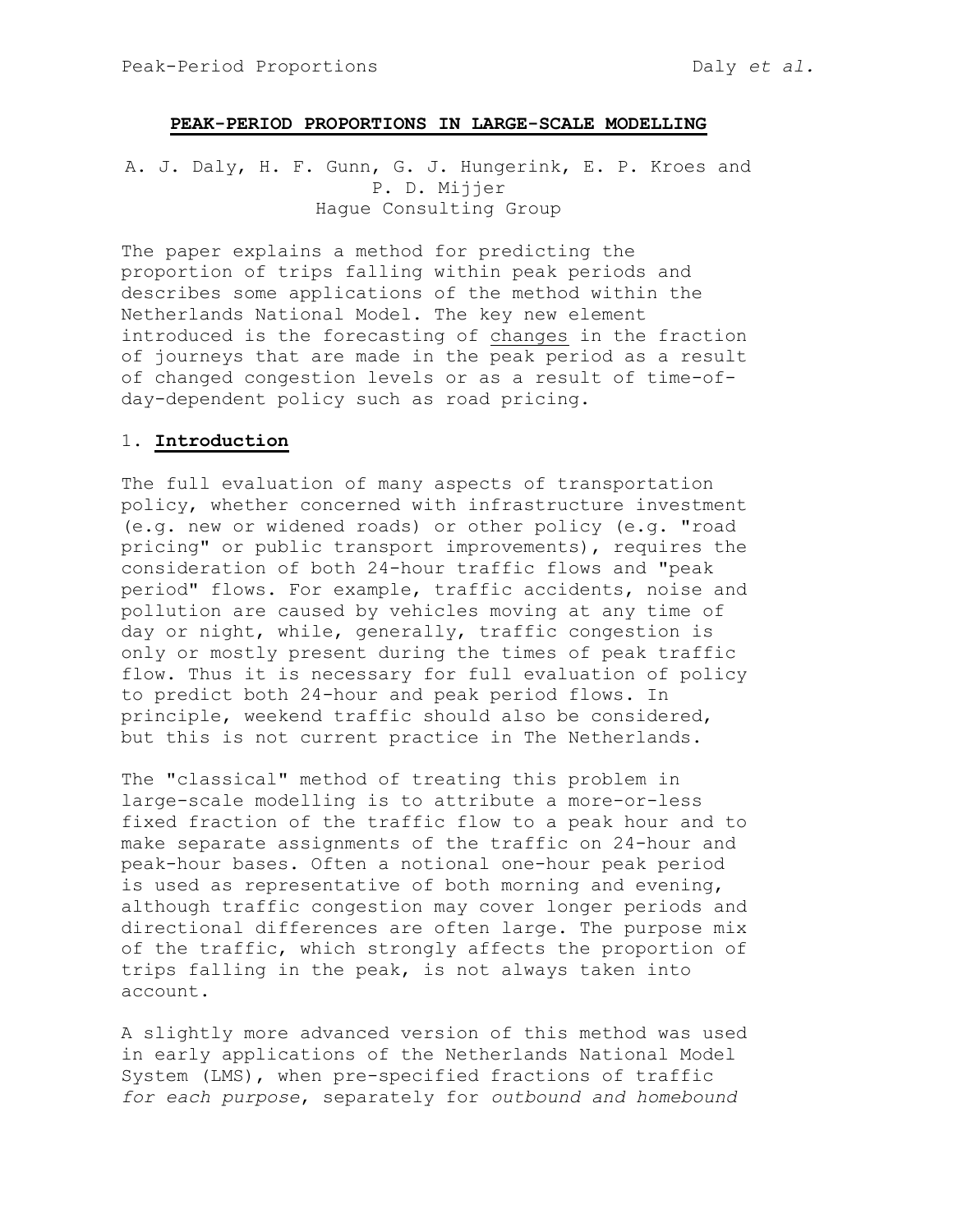trips, were attributed to each of two-hour morning and evening peak periods (these fractions depended on input assumptions about the development of working hours, holidays, etc., which are expected to affect peak-hour fractions for all travel purposes). Adjustments were made for the analysis of specific "bottlenecks" using an ad hoc model (Van der Hoorn and Van Hoek, 1988) that made allowance for "latent demand" - i.e. trips that would travel in the peak but are suppressed by current congestion levels.

However, particularly when congestion in peak periods may be high or when policy is intended to influence peak-period proportions, fixed factors are no longer acceptable. Subsequent LMS applications therefore used varying factors based on results from a preliminary market research study, while a more substantial research programme was sent in hand to obtain a more soundly based method for predicting changes in the factors.

It is the objective of this paper to report the results of that research programme and to describe how these results were incorporated into the forecasting models. Of particular concern are planning issues where the capacity of roads or other travel facilities is of central concern: i.e. where assignments must be made.

The following section discusses the approach of forecasting peak-period proportions by modelling travellers' choices of the time of day of travel; these choice models form the basis for the predictions of peak-period proportions. Section 3 shows how the choice of time of day can be integrated with the modelling of other travel choices (i.e., models of mode split, trip distribution and assignment) without excessively complicating the model or causing the calculation time to be excessive. A final main section looks at the integration of the travel demand model, extended by the introduction of the time-of-day component, with the "supply model" (i.e. capacity-restrained assignment) to find equilibrium in an iterative process. A summarising section gives some results that have been obtained from the LMS by the use of these methods and concludes on their practicality.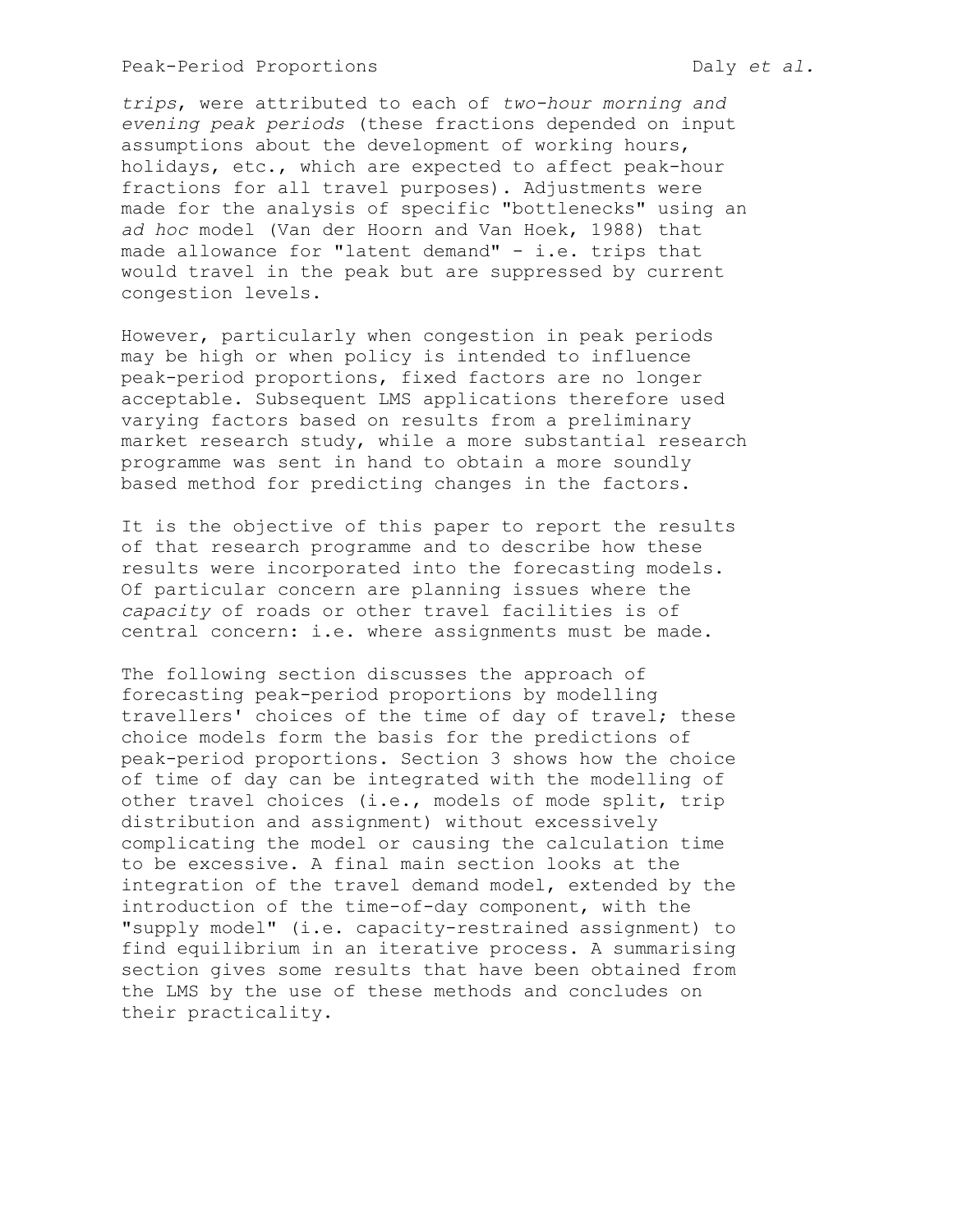# 2. Modelling the Choice of Time of Day of Travel

Disaggregate modelling of travellers' choices has proved a valuable means for developing models to make aggregate forecasts of many aspects of traveller behaviour. In the LMS, disaggregate models of licence holding, car ownership, travel frequency and destination and mode choice form the basis of the aggregate forecasting system. For modelling changes in peak-period proportions, the disaggregate approach (i.e. modelling time-of-day choice) proved equally effective. Of course, like those other decisions, time-of-day choice presents its own specific problems and difficulties (see Small, 1982). Two of these should be mentioned.

First, it is unlikely that many travellers make decisions about the times of their outbound and return trips independently. The activities they have to perform at their destination have their own time constraints, such as the hours to be worked, the time it takes to complete shopping, etc.. If the outbound trip is delayed because of congestion or in response to policy, it is likely that the return trip will also be affected, even if the travel conditions at that stage of the day are not themselves altered. However, at present knowledge about these connections is simply not available in the representative quantitative form that would be needed for forecasting; the methods and models presented here are therefore methods and models for the choice of time of day of travel for a one-way trip, ignoring interactions with the timing of other trips made by the traveller.

Second, it is not immediately obvious how the alternatives facing the traveller should be represented. For some trips, departure times are constrained; for others it is the arrival time that is fixed. The relationship between departure and arrival is neither under the control of the traveller nor entirely predictable under congested conditions. Thus the choice actually made by the traveller may be to choose one of a large and uncertain number of alternatives, themselves possibly containing degrees of uncertainty. Clearly, for practical modelling it is necessary to make some simplifications.

In the context of choice of time of day for policy investigations when the capacity of travel facilities is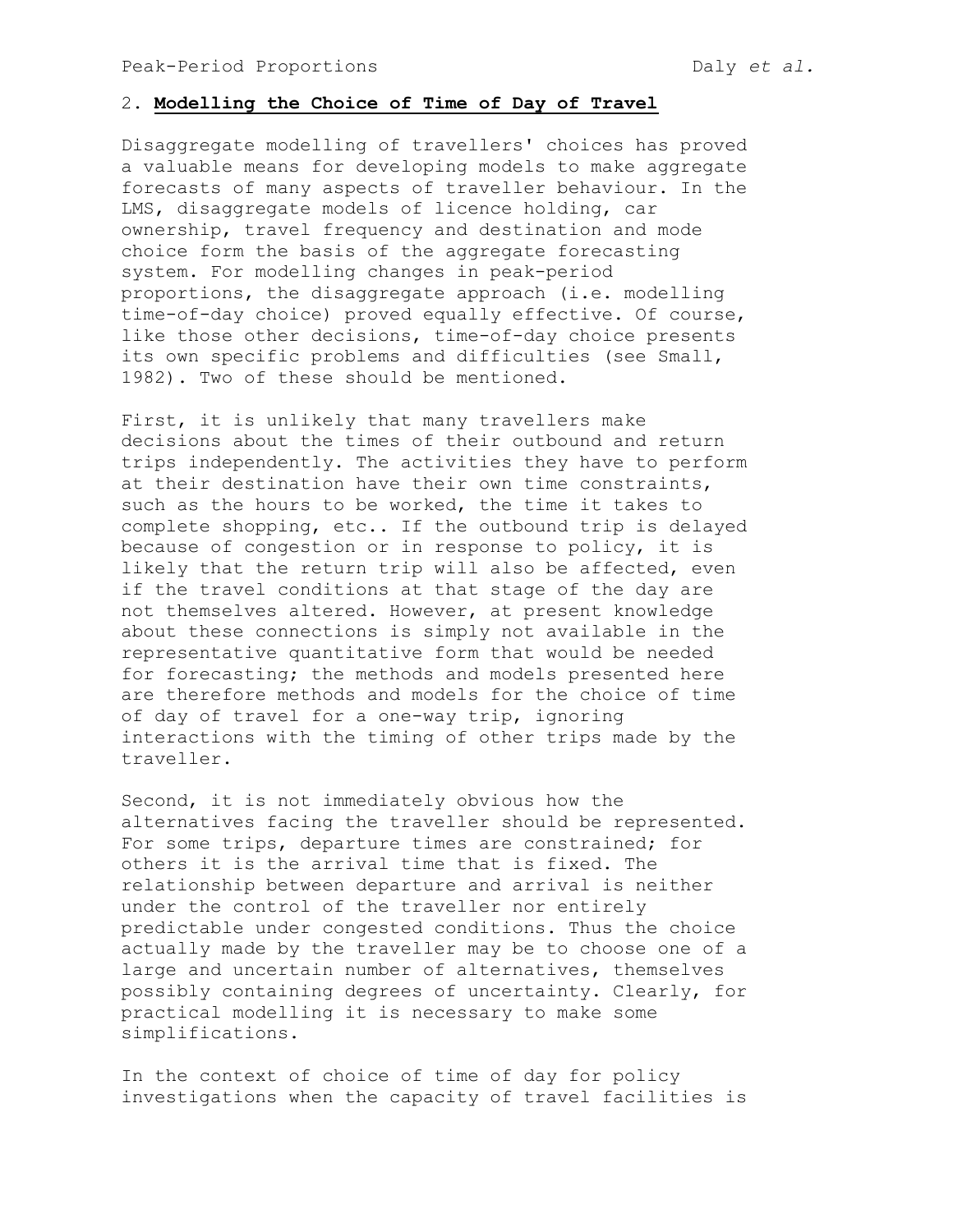of importance (typically, applications involving assignments), simplifications are forced in any case by the practicalities of the planning context. Traffic assignments under congestion can be produced only as the result of a procedure that is itself iterative. Moreover, as we shall see, the introduction of the timeof-day dimension increases the importance of obtaining an equilibrium between the travel demand and supply models: once more an iterative process. To avoid excessive amounts of computation in large-scale studies it is necessary to reduce the number of time periods for which separate assignments are made.

Note that the approximation of reducing the number of time periods for which assignments are made to a reasonable number from a computational viewpoint, typically 2 or 3, does not necessarily imply that it is assumed that the level of demand is constant within that period. Recent research on traffic flow and the meaning of the concept of the "capacity" of a road emphasise the stochastic nature of traffic flows. Variations can arise in the conditions of traffic flow from day to day for all kinds of reasons, from accidents to systematic seasonal fluctuation, while there can also be variation within the time period that is random or systematic. Providing the speed-flow functions, which are the key relationship in the supply model, are properly based on the concept of variable traffic flow there is no problem in modelling a longer period for which conditions are known to vary during the period itself.

For example, for applications within the LMS, work has been based primarily on highway assignments for three separate periods: morning peak, evening peak (each 2 hours) and the rest of the day (20 hours). It is known from the outset that conditions within each of these periods vary systematically, but this approximation in three periods was judged to capture most appropriately the total variation in conditions over the day, including the strong "tidal" flow differences between morning and evening peak, which also differ in other ways such as purpose split. The speed-flow functions were calibrated to be consistent with the selection of two-hour peak periods (Van Toorenburg, 1988).

A model is therefore required that can predict the changes in the peak-period proportions that are likely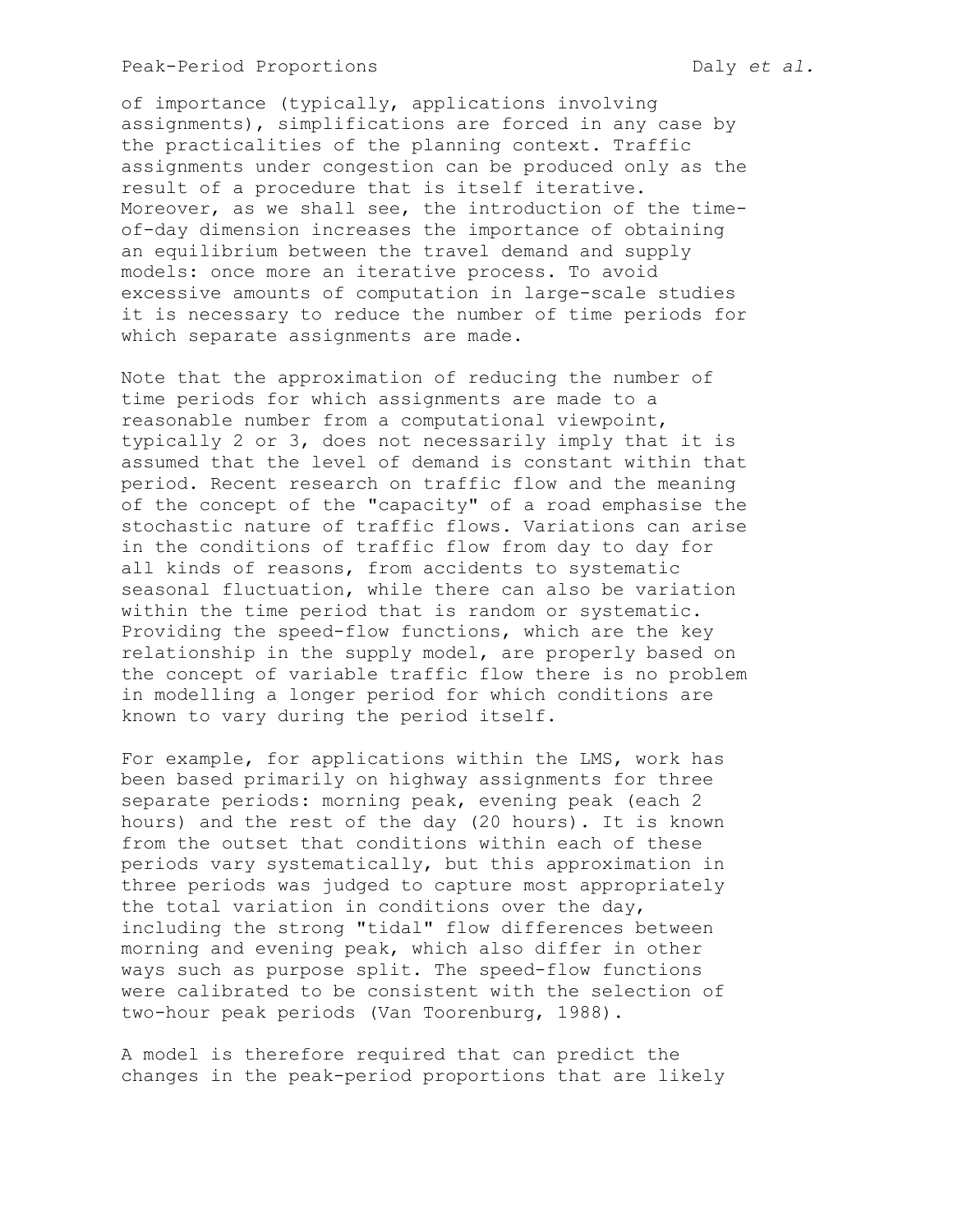to result from changes in travel conditions in peak and off-peak conditions.

In principle, a model of time-of-day choice is needed to apply to all modes of travel (in the LMS, four modes: car driver, car passenger, public transport and "slow" modes). However, for some modes (car passenger, "slow") there is little interest in making detailed assignments, while the appropriate representation of travel conditions to influence time-of-day choice for these modes is not at all clear. For public transport, a model of time-of-day choice would be extremely interesting, involving the trade-off (for example) of over-crowding and frequency, but this would obviously require a major study. For the study reported here, attention was restricted to car drivers' behaviour and the trade-off of travel time (influenced by congestion), cost (e.g. road pricing) and changes in the time of travel.

At the outset, little quantitative information was available about the sensitivity of car drivers' time-ofday choices to changes in congestion levels or to other influences such as period-dependent road pricing which might cause them to change their behaviour. Research had however indicated that there was a significant suppression of demand by current peak-hour congestion, and that most of this "latent demand" was diverted to other travel times, rather than to other travel modes (Kroes et al., 1987). A preliminary market research exercise confirmed that time-of-day choice appeared to be relatively more sensitive than (for example) mode choice, but this exercise was too small in scale to give the systematic representativity that was needed. A further market research exercise was therefore planned.

Fortunately, it was possible to integrate the needs of time-of-day choice modelling with a parallel study, being undertaken by The MVA Consultancy Ltd. (MVA, 1990), into some aspects of travellers' responses to road pricing. Their work included the derivation of trade-off results for non-business travellers on main roads in the Randstad for various road pricing levels and relatively low levels of congestion. Additional information was therefore particularly needed to cover higher levels of congestion and especially their impact on business travellers. Lack of resources and time precluded a full analysis, but, by planning the surveys to be done by Veldkamp Marktonderzoek in conjunction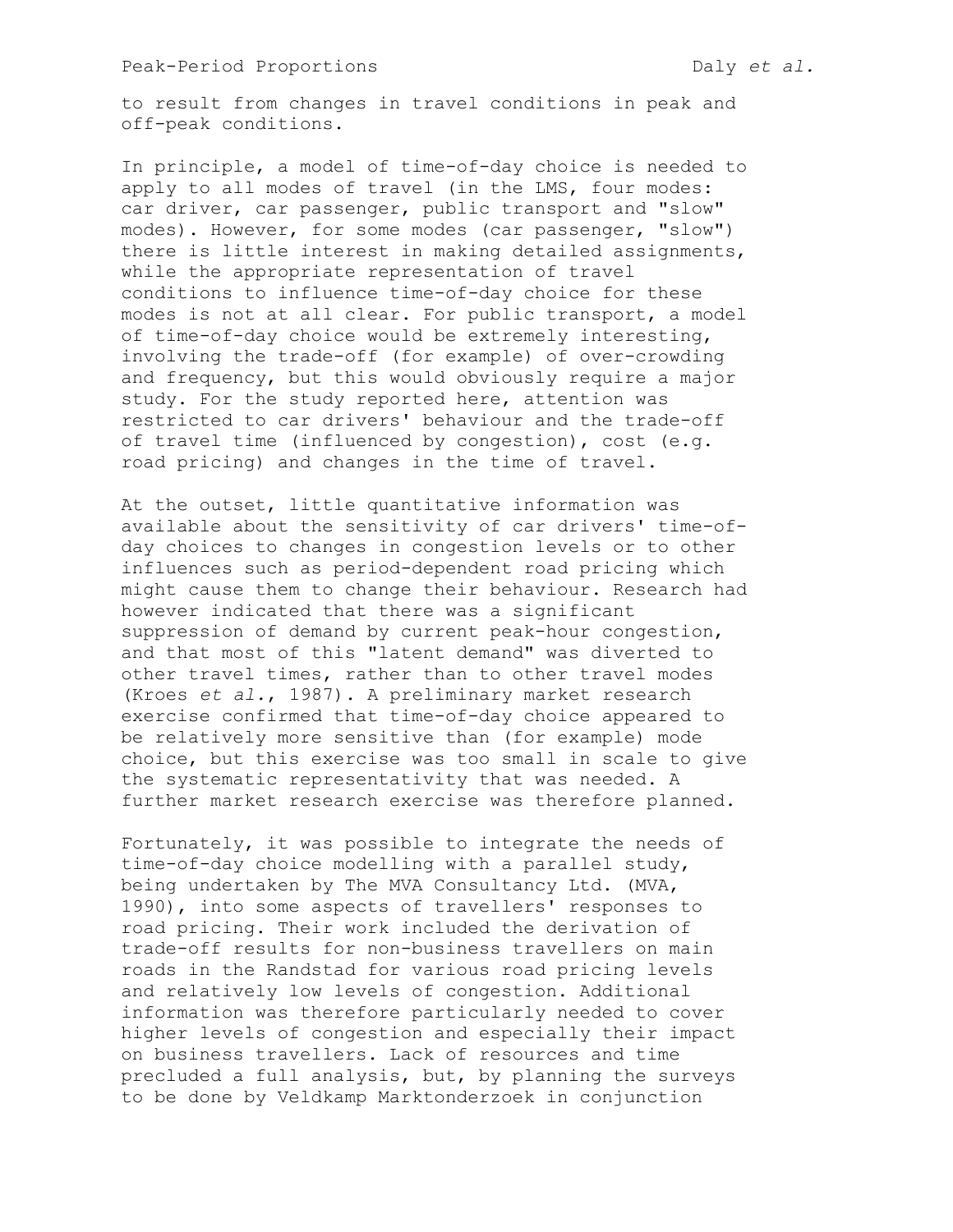with the work they were also undertaking for MVA, it was possible to achieve a reasonable coverage of many important classes of travellers.

Stated preference questionnaires addressing the tradeoff between changes in travel time and congestion delays were therefore designed and sent out to a sample of travellers. It is not possible in this paper to give a report of the conduct and analysis of these surveys, which is available elsewhere (HCG, 1990). To summarise the analysis, however, detailed models were developed for the likely response of business and commuting travellers to various levels of peak and off-peak congestion, including levels much higher than those current. These models give a comprehensive picture of the behaviour to be expected from these classes of traveller which is consistent with most of the (limited) other information available about time-of-day choice.

For application within the LMS, simplified models were derived that predicted the distribution of trips over the three time periods to be used in practical applications. Consistently with other data processing, a trip was defined to fall in a peak period if the midpoint in time of the trip fell within the peak period; otherwise trips were defined to be off-peak. The models represented the choices of business travellers under the influence of light or severe congestion; separate models were developed for home-based and non-home-based travel. The assumption was made that road pricing would not directly affect the time-of-day choices of business travellers. Additionally, from the parallel MVA study, simplified models were derived that represented the behaviour of private, non-commuter travellers, under the influence of road pricing or light congestion. For commuters, information was available from both sources: the models appeared to be reasonably consistent, allowing a single model to be developed that represented behaviour under heavy or light congestion as well as road pricing.

While the models derived from these surveys do not contain all of the information present in the full, detailed models that have also been developed from the same data, they do represent the main effects of: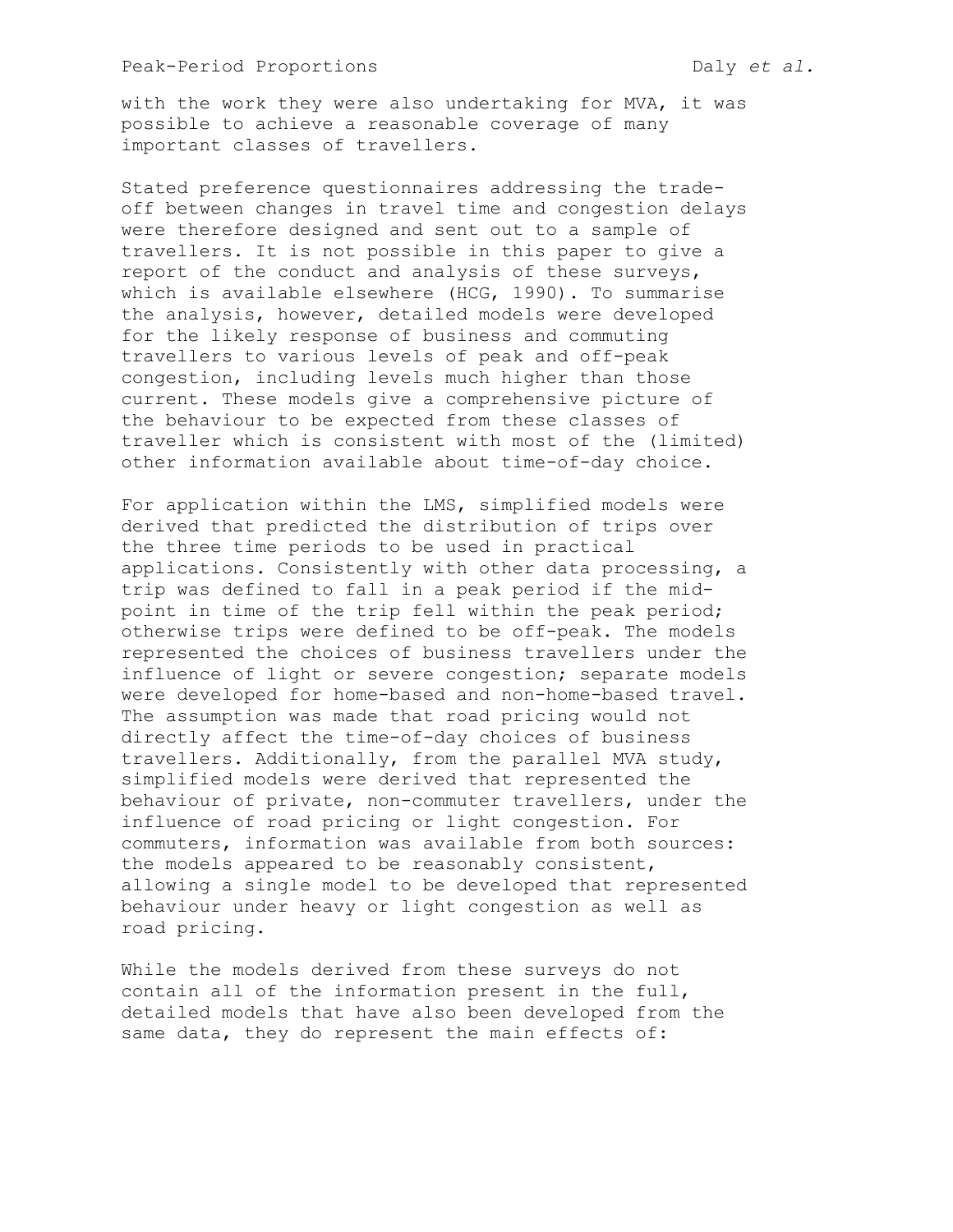- congestion (i.e., as peak-period congestion increases, peak-period travellers divert to offpeak travel);
- road pricing or other cost differences between peak and off-peak, which divert some non-business travellers to off-peak travel;

while distinguishing separate sensitivities of behaviour by:

- travel purpose (commuter, home-based business, non-home-based business, other); generally, "other" purpose travellers are most willing to divert;
- direction of travel (outbound, homebound);
- peak period (morning, evening); the evening peak appears slightly more susceptible to change than the morning peak.

Because of their incorporation of all of these effects, even these simplified models represent a substantial advance on the previous possibilities of modelling timeof-day choice behaviour.

# 3. Integrating Time-of-Day Choice with Other Choice Models

While it is of some interest to predict time-of-day choice as an independent issue, the value of these models can be greatly extended if they can be integrated with existing models of mode split and trip distribution. In the LMS, as in other modern forecasting systems, these models are set up in a disaggregate choice framework (Daly and Gunn, 1985).

To motivate the discussion that follows, consider what happens in conventional model systems when congestion is expected to increase in the peak period or when a peak hour road pricing charge is imposed. Typically, mode choice and distribution are modelled for home-work travel using peak period skims, while for non-work purposes off-peak skims are used. This would imply that all the commuters would incur the peak-period deterioration in their travel conditions, while none of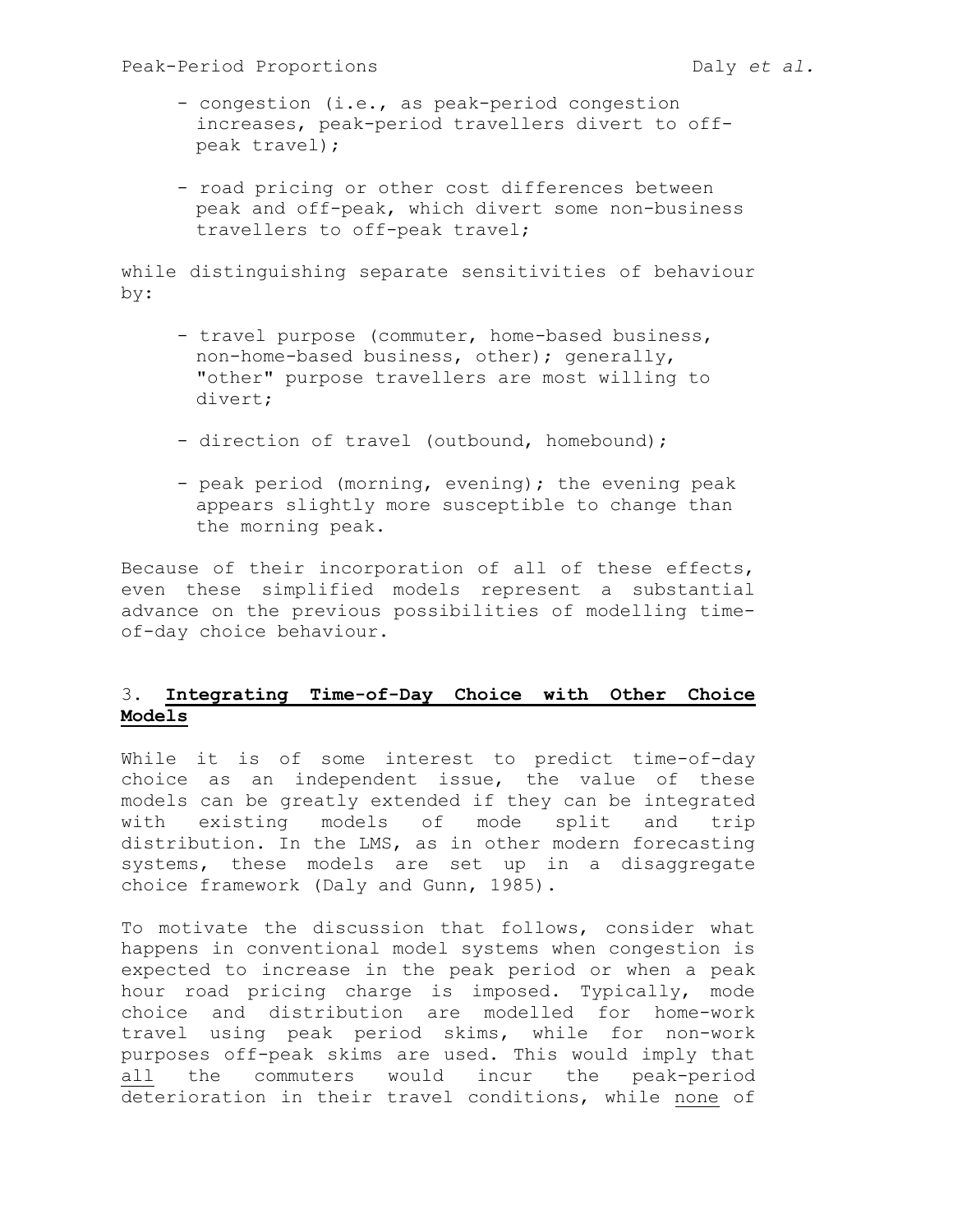the other travellers would suffer. Clearly, in reality, some commuters already travel off-peak and some would switch to off-peak travel to avoid a deterioration in travel conditions, while some non-work travellers do currently travel in the peak and would face the same alternatives as the commuters.

Thus the addition of the time-of-day choice to the model only throws into sharper focus the problem that already exists of choosing the appropriate measure for the level of service (whether time or cost) when that varies over the day. This is a familiar problem in model structure (e.g. the appropriate relationship of mode and destination choice), where measures have to be derived to represent the average level of service over a set of alternatives.

The solution that is generally proposed for forming this link between related models is the "logsum" measure, whose name is derived from its form

 $L_K = \log S$  exp  $V_k$  [1] keK

giving the average 'utility' (negative generalised cost)  $L_K$  over the whole set K of alternatives as a function of the utilities  $V_k$  of the separate alternatives k. In the present case, LK would give the utility of travel over the whole day as a function of the separate utilities (say)  $V_1$  for the morning peak,  $V_2$  for the evening peak and  $V_0$  for the off-peak.

The logsum gives a much better and more reliable measure of utility than many other measures, such as the simple weighted average. In the case where the choice models are of (generalised) logit form, it can also be shown that the logsum is the only correct measure of average utility (see, for example, Ben-Akiva and Lerman, 1985). But even when the models are not exactly of logit form, the logsum gives a reasonable measure of average utility. In the current case, both the models of timeof-day choice and the existing models of mode and destination choice were of the logit form, so that the issue of approximate use of the logsum does not arise.

Thus it seems natural to use  $L_K$  as a measure of the utility of a journey (averaged over the whole day) in the models predicting mode and destination choice.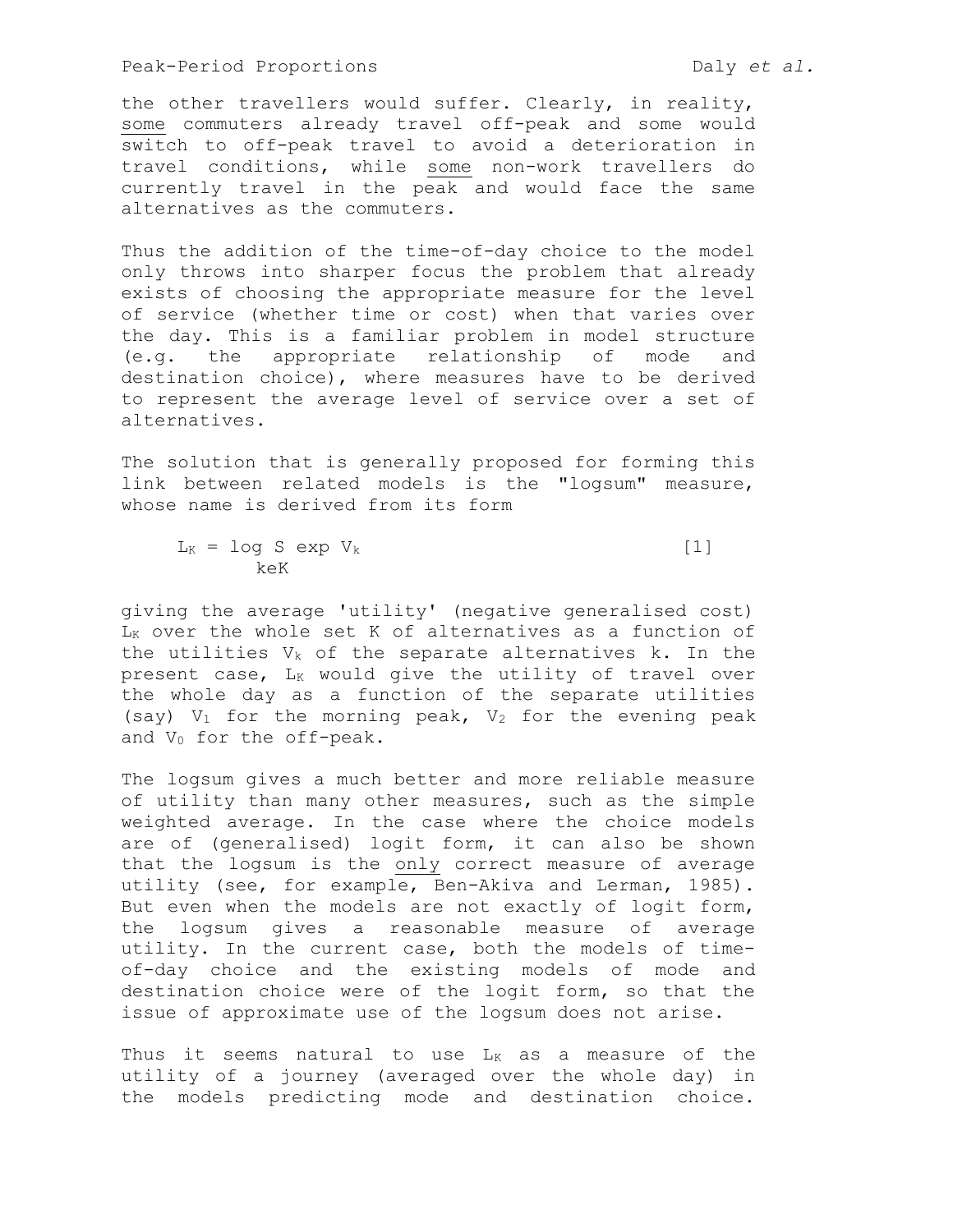However, it is first necessary to determine whether this structure is appropriate: whether it might not be preferable to form a logsum over the mode-destination choices as an input to time-of-day choice. Either structure is equivalent to representing the entire mode/destination/time-of-day decision by a "tree logit" model (Daly, 1982). In such a case, the appropriate choice of structure depends on determining which of time-of-day or mode/destination choice is the more sensitive: this is simply an empirical question. The previous market research, which addressed this issue fairly directly, had concluded that time-of-day was substantially more sensitive than mode or destination choice. The new data were not inconsistent with this structure, which is also in accordance with intuition. Thus the structure in which time-of-day alternatives are averaged to form the utility input to mode/destination choice was accepted. A sketch outline of the resulting model structure is shown in Figure 1.

For application in the LMS, there remained the substantial problem of implementing the calculation of equation [1] in a way that was consistent with the previously existing and intensively applied LMS mode/destination models and assignment procedures. The treatment of assignment is dealt with in the following section; interface with mode/destination choice was solved by the following transformation.

The logit model representing time-of-day choice (for a specific purpose, origin-destination combination, etc.) gives the probability of travelling off-peak as

 $p_0 = exp V_0 / S exp V_k = exp V_0 / exp L_K$  [2] keK

Figure 1: Outline of Model Structure

```
 +------------------+ 
              ¦ Licence, Car & ¦ 
              ¦ Frequency Models ¦ 
              +------------------+ 
V 
              +------------------+ 
              ¦ Destination-Mode ¦ 
              ¦ Forecast Models ¦ 
              +------------------+ 
V
```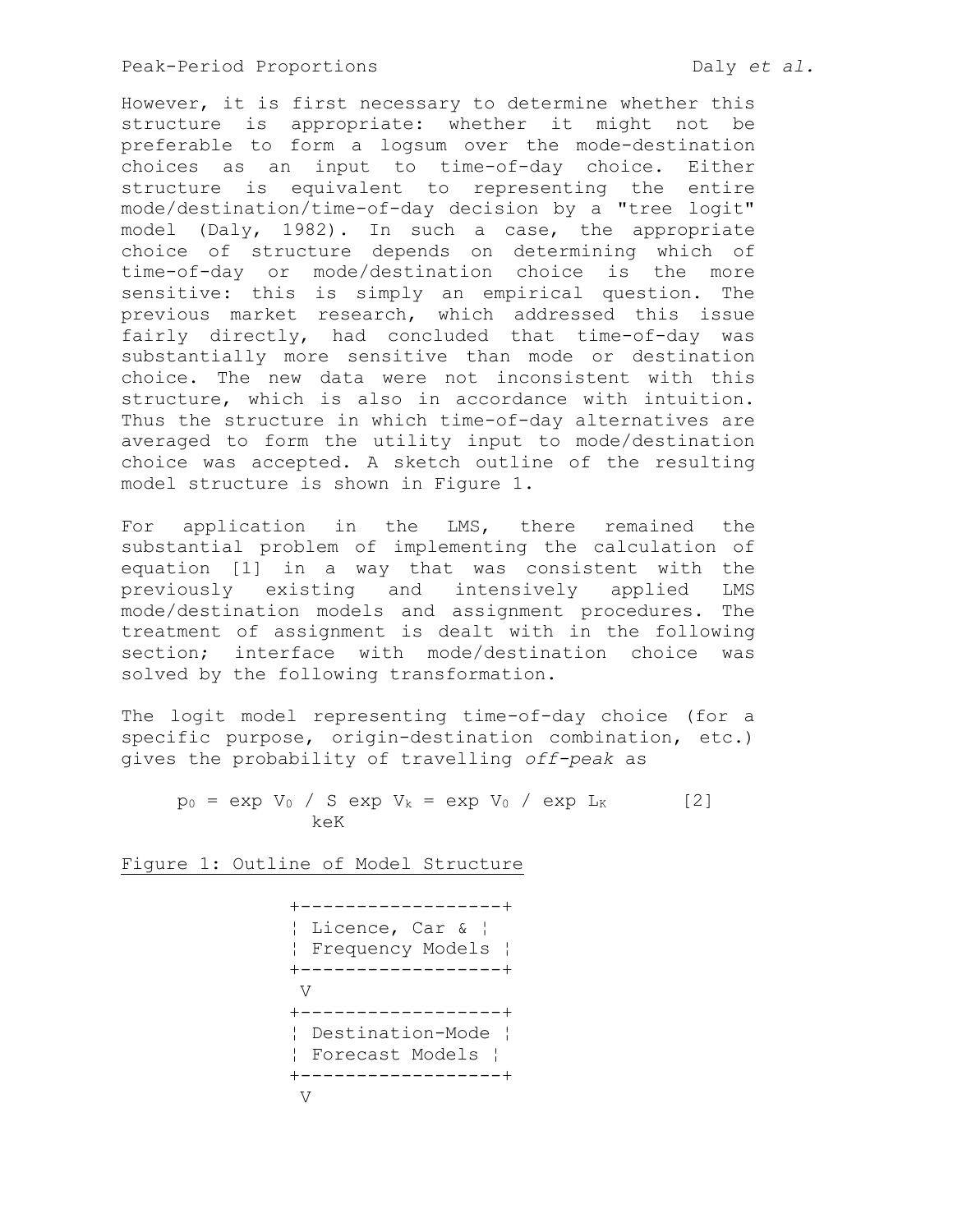+------------------+ ¦ Time-of-Day ¦ ¦ Forecast Models ¦ +------------------+ V +------------------+ ¦ Assignment ¦ ¦ Procedure ¦ +------------------+

Equation [2] can be re-written as

 $L_K = V_0 - log p_0$  [3]

which expresses the logsum in terms of the off-peak utility and the off-peak probability only (any other period could of course have been chosen instead of offpeak). The use of equation [3] to calculate the logsum instead of equation [1] has a number of advantages.

First, for use together with the existing software, the fact that the logsum can be expressed as a single correction to the calculation of off-peak utility  $V_0$ , which was already incorporated in the software, meant that extensive re-programming of the mode-destination models was avoided.

Second, the models had already been calibrated to 24 hour base-year behavioural data (taken from the national travel survey (OVG)) using off-peak utilities. This meant that, effectively, the base-year value of (log  $p_0$ ) had already been incorporated in the calibrated modal constant. For forecasting, it was then sufficient to calculate the correction

$$
d_f = -\log\ p_{0f} + \log\ p_{0b} \tag{4}
$$

where the second subscripts f and b indicate forecast and base probabilities of off-peak travel respectively. Recalibration of the models was therefore not necessary; this consistency was an enormous advantage, because of the large number of results that had already been obtained with the models.

Third, in terms of the computational requirement, the reduction of the calculations of equation [1] to the single correction [4] meant that the processing time and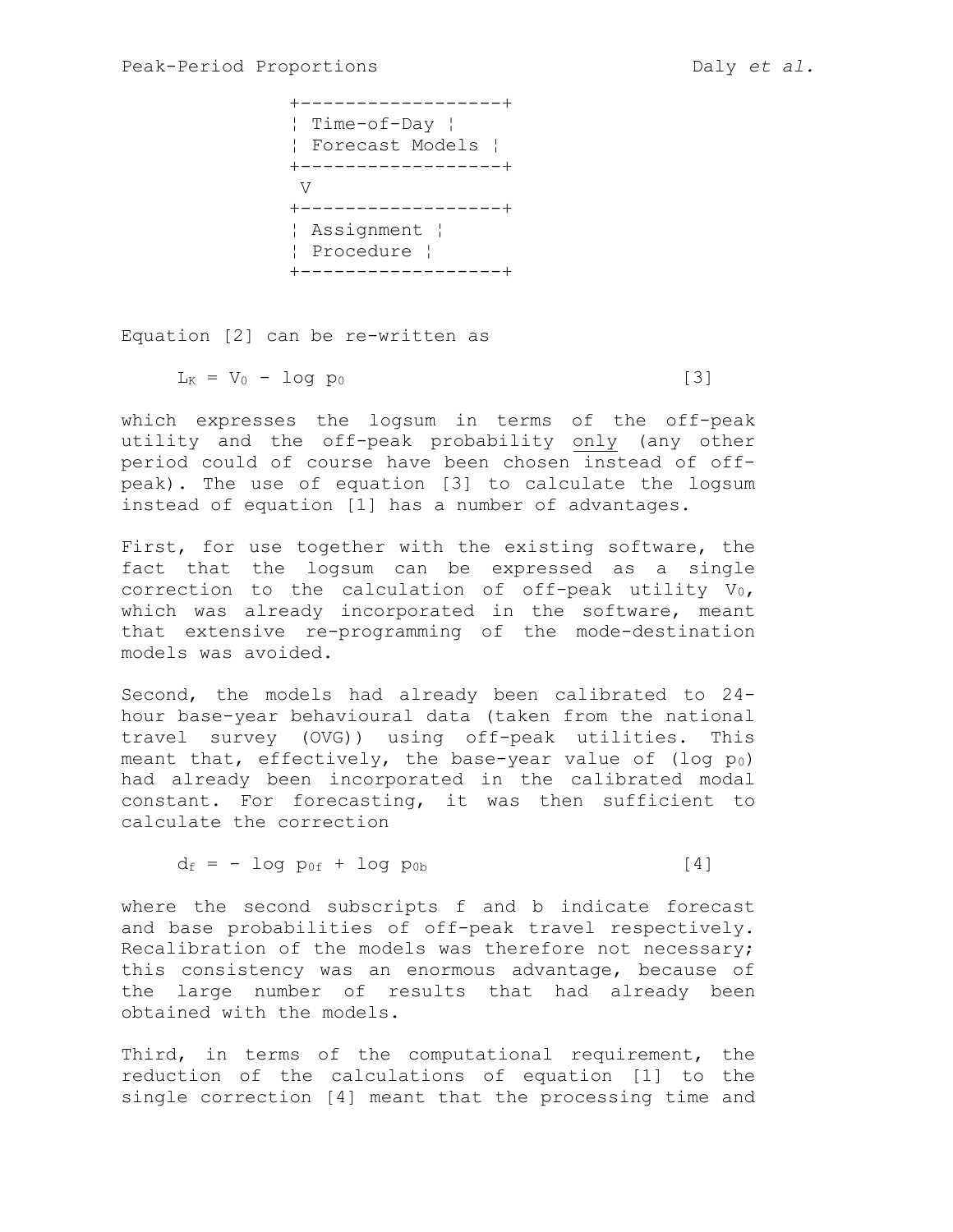demand for fast storage space was minimised. In the practical situation of LMS applications, computer disk storage space represented a major bottleneck.

With this transformation, the model system as operated can be shown in more detail as in Figure 2.

### Figure 2: LMS Model System with Time-of-Day Component

| Licence, Car &<br>Frequency Models                    |                                                                                                        |
|-------------------------------------------------------|--------------------------------------------------------------------------------------------------------|
| +------------------+<br>V                             |                                                                                                        |
| -----------------+                                    |                                                                                                        |
| V $+-!$ d <sub>f</sub> Correction $  \cdot  $         | +-----------------+ ^ +---------------+ !                                                              |
| $\frac{1}{2}$ Time-of-Day $\frac{1}{2}$ $\frac{1}{2}$ |                                                                                                        |
| $V$ !!                                                |                                                                                                        |
|                                                       | Assignment       Time &   Peak - Off-Peak    <br>Procedure $ -->- -  \text{Cost } +----------------- $ |

Thus the 'skim' outputs from the assignment procedure are used in two ways. First, the differences between peak and off-peak conditions are used in the time of day models to predict the peak-period proportions for each origin-destination pair. Second, the off-peak skims only are used in the destination-mode models to obtain the 24-hour matrices by purpose and mode; the effect of peak-period conditions appears in the destination-mode models through the df correction.

It is also clear from the figure that the model can only be run iteratively. The inputs to the demand models (i.e. times and costs) are derived from a "supply" model that requires demand estimates as input. Moreover, the assignment procedure itself is iterative. The methods used to solve this problem and to retain reasonable computer times are described in the following section.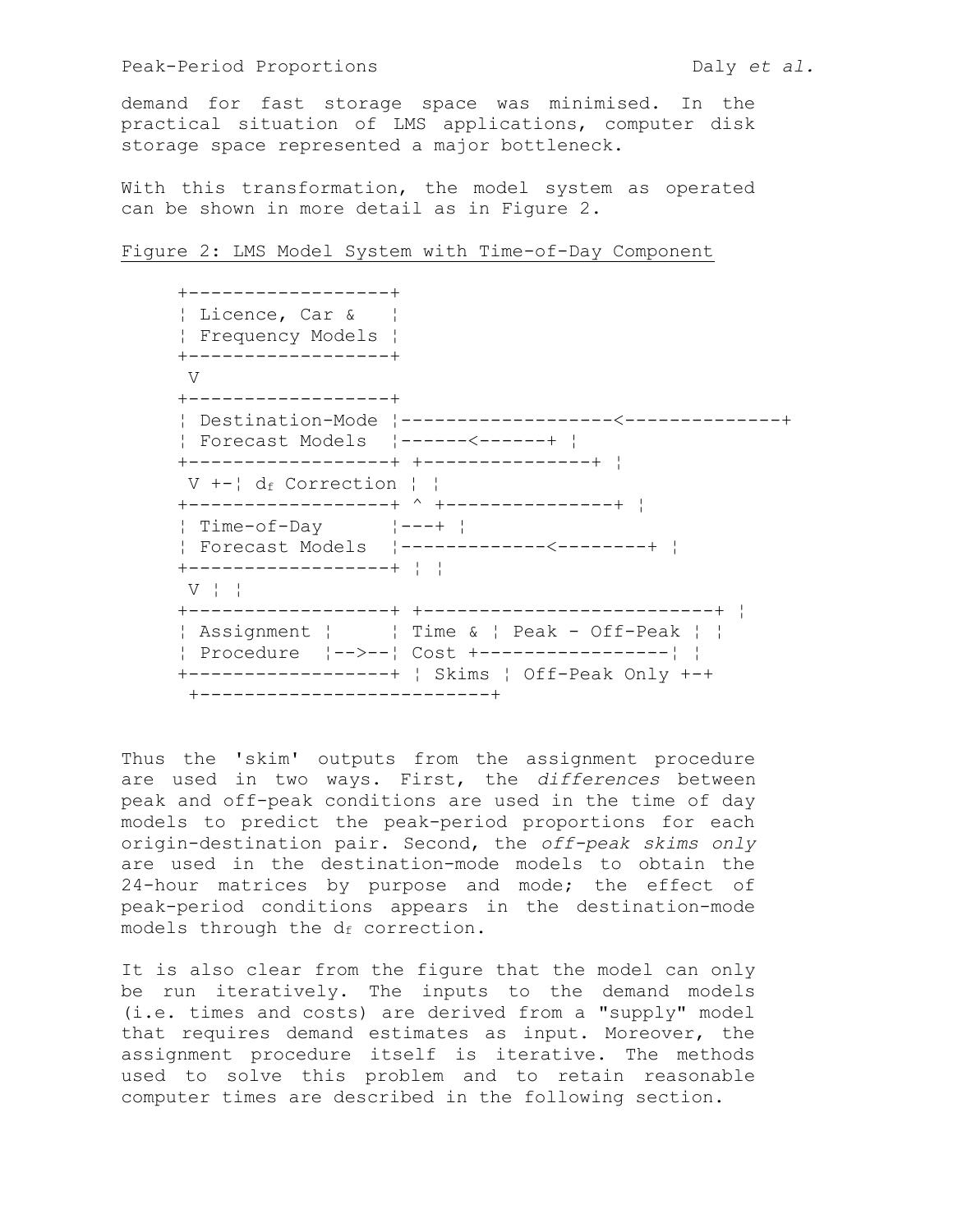# 4. Iterative Solution of Equilibrium Problem

The iterative problem of the interdependence of supply and demand in transportation planning has of course been encountered before. In this case, however, the importance and difficulty of reaching a good solution were emphasised by the particular nature of the problem.

First, some of the scenarios under investigation with the LMS involved very large growths in traffic volume: "unchanged policy" was forecast to give more than 80% growth in kilometrage up to 2010 (Bovy and Gunn, 1989), while road capacities could not realistically keep pace with this level of traffic. Under scenarios of this type, congestion would become very severe, with major traffic jams an inevitable feature of peak-hour travel. Allowing for the feed-back effect of increased congestion, traffic growth of just over 70% was forecast. Travel time under such conditions becomes difficult to estimate and very sensitive to flow levels.

To cope with the modelling of over-congested networks (where demand exceeds road capacity), a special assignment procedure "Q-NET" had been developed (Hungerink, 1989). This method gives an improved representation of traffic movement in jam conditions and eliminates some of the excessive sensitivity due to inadequate speed-flow curves in those conditions. Q-NET was essential for the testing of the time-of-day models.

The second important characteristic of the models being studied here is that the demand model is also very sensitive to supply conditions. The choice of time of day is substantially more susceptible to change in response to changed traffic conditions than the choice of mode or destination, as noted above. With all three of these changes available, the overall sensitivity of travel demand is high, increasing the difficulty of finding equilibrium between demand and capacity.

Finally, the models of the LMS are obviously large in scale to cover the entire country. The network contains about 10,000 links (one-way), while the mode-destination models work for six travel purposes on 1132 zones and the time-of-day models for four purposes on 345 zones. Each of the three stages in the process requires several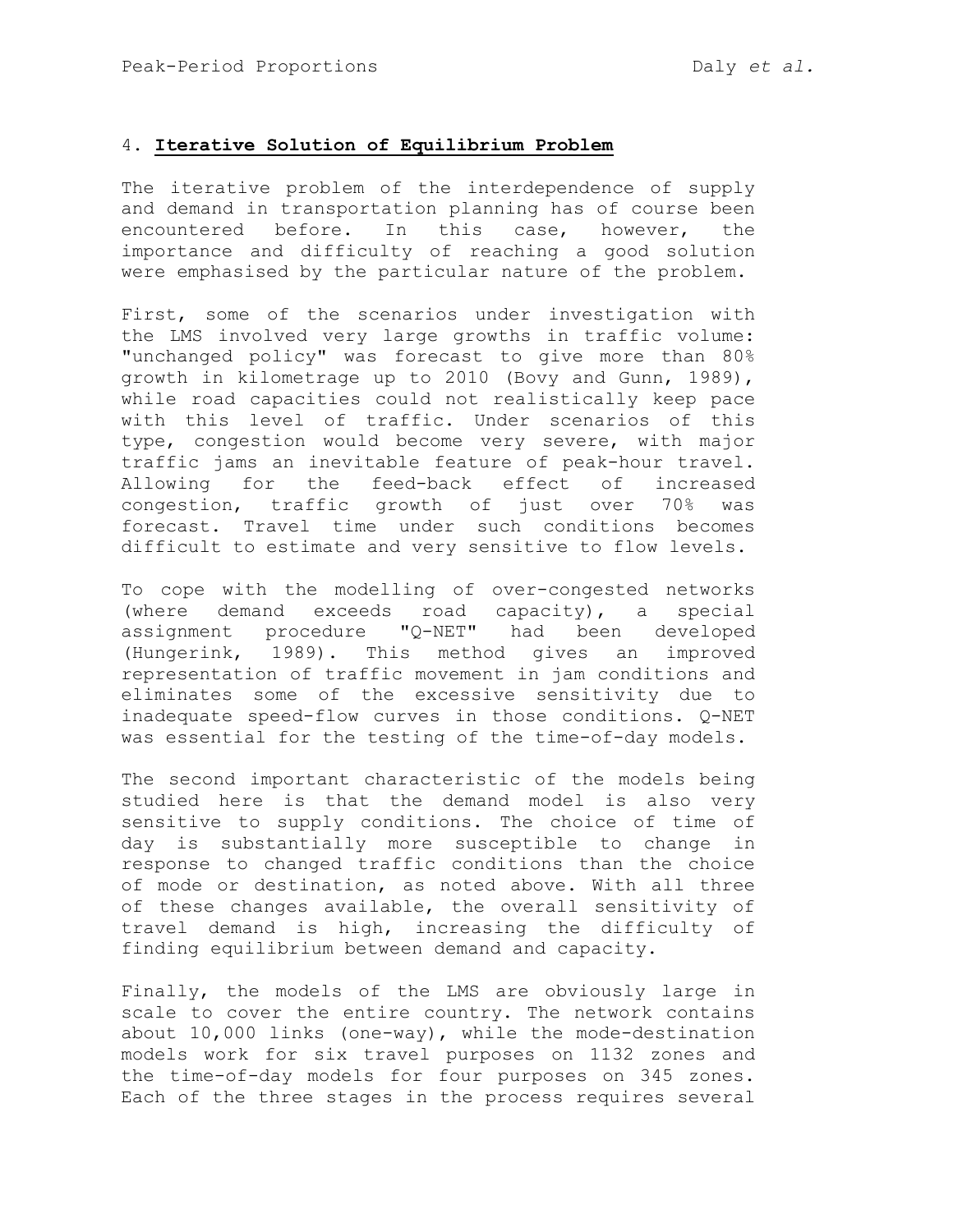minutes of computer time. More seriously, the amount of intermediate data storage needed presented a serious problem for the computer system used.

Clearly, efficient solution methods had to be developed for each loop of the iterative procedure. Most progress was made with the time-of-day/assignment loop, which is also the novel feature of the system, and most attention is therefore given to that loop here. However, brief comment about the other two loops can also be made.

For the assignment loop, simple iterative methods were used, assigning a fixed fraction of traffic at each iteration. It was found that fixing the number of iterations to 12 gave reasonable results in terms of the convergence achieved, while not consuming too much computer time. A fixed number of iterations improved the internal comparability of the runs.

For the destination-mode choice/assignment loop, simple repetitive runs of the two models were used. This method appears to give reliable convergence but is of course time-consuming. Recent work has focussed on methods of improving the rate of convergence by carrying forward partial results from one iteration to the next.

For the time-of-day/assignment loop, a new method called the 'fictive cost' approach was developed. This method attempt to short-circuit the repetitive application of the two models by using the first runs to try to jump directly to the solution point. Its development was made absolutely necessary because simple repetitive applications gave diverging rather than converging results in some cases, but since the result is obtained in the equivalent of 2½ iterations it could be competitive even when repetitive applications gave reliable results.

The method is illustrated in Figure 3. Initial execution of the destination-mode models and the time-of-day model is made for off-peak conditions, i.e., in terms of 'generalised cost' differences,  $C_0=0$ , yielding a demand for a given period of  $T_0$ . This demand level can then be assigned, giving new generalised cost differences C1. The process is then repeated, giving a series of equations which can be expressed analytically as

 $T_i = D$  (  $C_i$  ) [5a]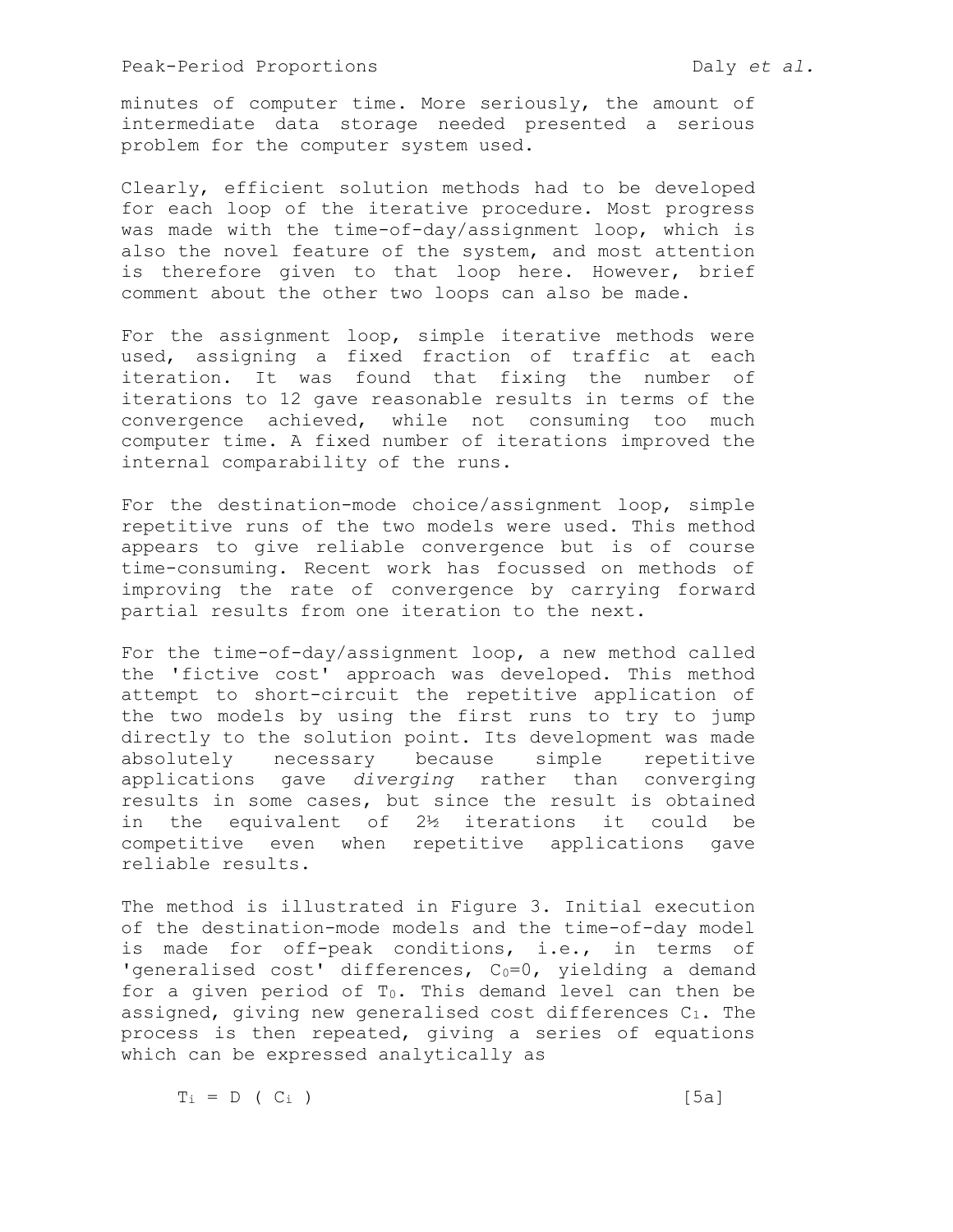and

$$
C_{i+1} = S \t(T_i) \t[5b]
$$

for  $i = 0, 1, 2, etc.,$  where D is the demand function given by the time-of-day model and S is the "supply function" given by the assignment procedure. These steps are illustrated in the Figure, where it may help to note that step [a] represents a vertical movement to intersect the demand curve, step [b] a horizontal move to intersect the supply curve. Five steps, roughly twoand-a-half full iterations, are shown, starting from the origin  $C_0 = 0$ .

In the diagram it is clear how repeated application of the two models might be expected to spiral in to the point of intersection of the two curves. Unfortunately, in practice, these steps are both too time-consuming and also liable to fail because of divergence of the process.

The method of 'fictive cost' has been developed to deal with this problem. This method attempt to find the optimum from the results of the first 2½ iterations, by finding the point of intersection of the straight lines joining the last pairs of points on the two curves. A little algebra shows that this point, also illustrated in the figure, is located at

$$
C_F = C_2 + F \cdot C_1 \qquad \qquad [6]
$$

where

$$
F = (T_0 - T_1) / ( (T_0 - T_1) + (T_2 - T_1) )
$$
 [7]

It is clear that this "cost"  $C_F$  given by [6] is fictive in the sense that no driver has experienced it and that it may not be possible to achieve the combination of time and cost implied by the mixing of  $C_1$  and  $C_2$ . For this reason, the method is always checked by making a full further iteration to ensure that the cost and demand level found at  $C_F$  is indeed the solution. Experience has shown that the approximation is good.

It will be seen from the figure that the approximate solution given by this method is exact when the supply and demand curves are straight lines. Also, the method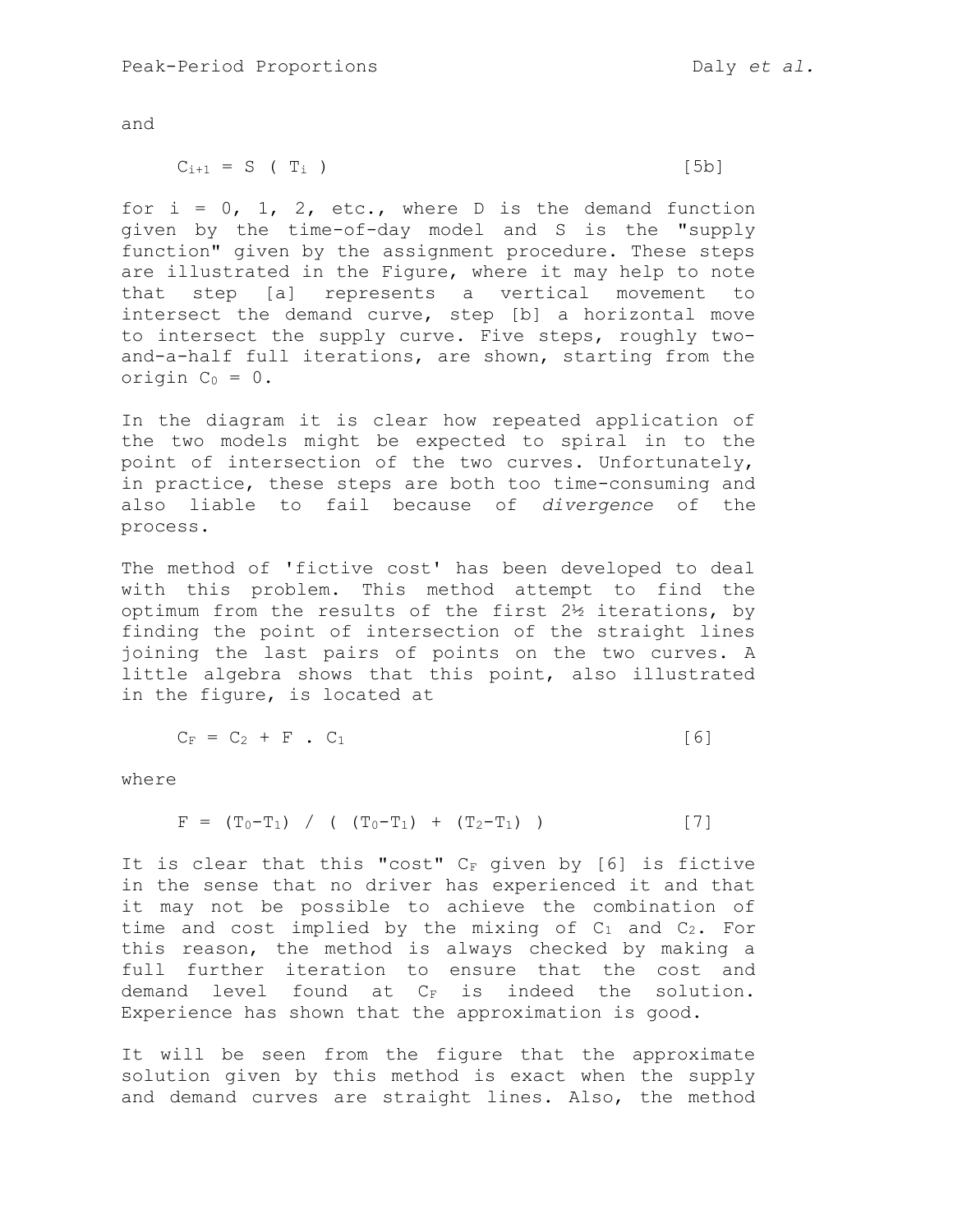of finding the solution on the cost axis minimises the error when the curves are convex on the same side, as shown in the diagram. In practice, it appears that the curves are nearly linear, while the shape of upwards concavity shown in the figure seems to be a reasonable expectation.

This method has been found to give reliable and reasonable results over a wide range of policy and exogenous variables.

# 5. Results and Conclusions

A method has been presented that allows the proportion of trips falling within peak periods to be forecast as a function of future travel conditions. The forecasting models are based on survey results. The models are integrated with the existing models, such as those of destination and mode choice of the Netherlands National Model (LMS) to give an overall traffic demand model incorporating time-of-day switching. Solution methods have been derived for the iterative problems that arise in this model system.

The model system constructed has been used to test a wide range of policy options involving time-periodspecific road pricing and differing levels of congestion. While the system described here obviously requires more computer time and storage space than the simpler model used previously, it proved quite feasible to derive results within a reasonable time.

The LMS results showed clearly how the 'countervailing' effects of congestion reduction worked against the primary effect of peak-hour road pricing. Thus as peakhour traffic is reduced by road pricing for commuter and other private travel, so speeds on the road increase, making travel once more attractive, particularly of business travellers with a high value of time. This effect is a very plausible demonstration of the existence of "latent demand" under the conditions prevailing in The Netherlands.

The conclusion for policy suggested by these results is that the effectiveness of a peak hour charge is limited in its total effect, and that the effect lies in reducing congestion, not in reducing kilometrage. If the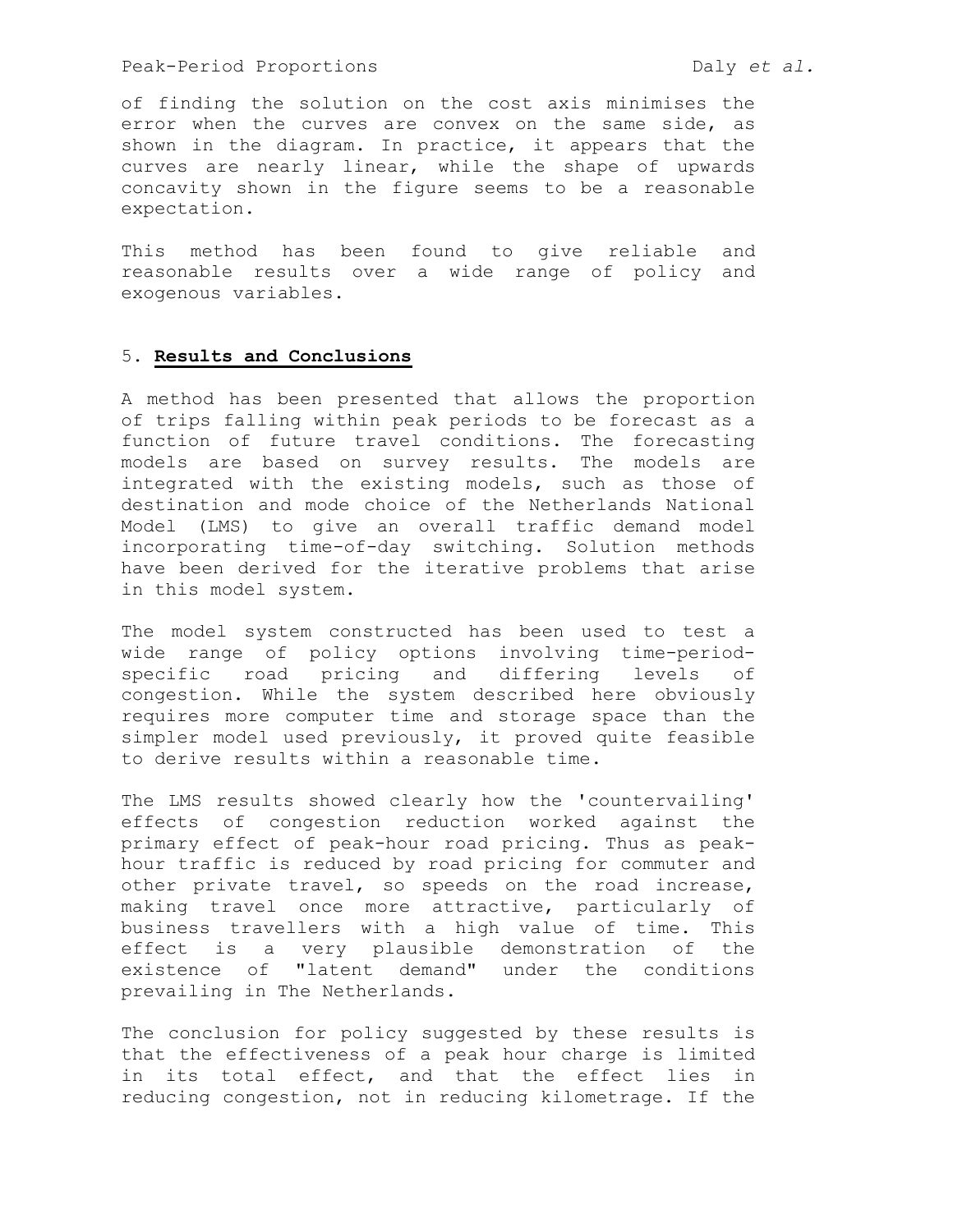environmental benefits of an overall reduction in kilometrage are required, then a substantial off-peak charge is also needed.

### Acknowledgments

The authors are grateful for permission to publish this work to Dienst Verkeerskunde and Projekt Rekening Rijden, Rijkswaterstaat, Netherlands Ministry of Transport and Public Works. The conclusions of the paper do not necessarily reflect the views of the Ministry.

### References

Ben-Akiva, M. E., A. J. Daly and H. F. Gunn "Destination Choice Models: Design and Appraisal", P.T.R.C., 1987.

Ben-Akiva, M. E. and S. R. Lerman "Discrete Choice Analysis: Theory and Application to Travel Demand", M.I.T. Press, 1985.

Bovy, P. H. L. and H. F. Gunn "SVV/NMP - Beleidseffecten in cijfers", Colloquium Vervoersplanologisch Speurwerk, 1989.

Daly, A. J. "Estimating 'Tree' Logit Models", Transportation Research B, 1982.

Daly, A. J. and H. F. Gunn "Cost-Effective Methods for National-Level Demand Forecasting" International Conference on Travel Behaviour, Noordwijk, 1985.

Hague Consulting Group, Report on Time-of-Day Survey, 1990.

Van der Hoorn, A. and H. Van Hoek "Translation of Results from the Dutch National Model into Practical Information for Policy Recommendations", P.T.R.C., 1988.

Hungerink, G. J. "Q-net: Assignment on Over-congested Networks by Link Inflow Constraint", presented to Italian American Conference on Traffic, Capri, 1989.

Kroes, E. P., R. W. Antonisse and S. Bexelius "Return to the peak?", P.T.R.C. 1987.